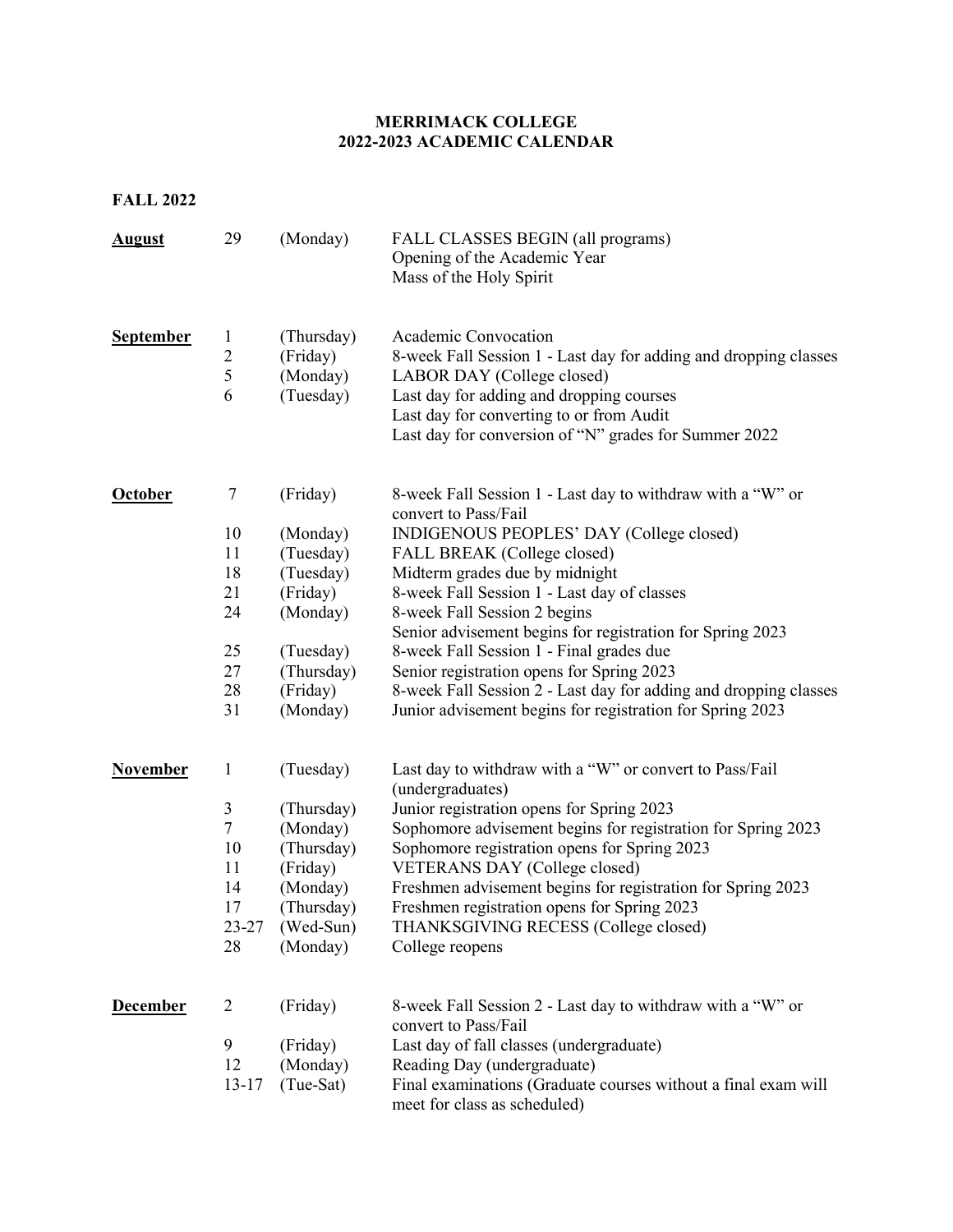| (Friday) | 8-week Fall Session 2 - Last day of classes                 |
|----------|-------------------------------------------------------------|
| (Monday) | Snow Day for final exams                                    |
|          | (Wednesday) Final grades are due by midnight (all programs) |
| (Sundav) | CHRISTMAS                                                   |
|          |                                                             |

Number of weeks: M-15 T-15 W-15 R-15 F-14

## **WINTER 2023**

| <u>January</u> |    | (Sunday)    | New Year's Day Holiday                                                          |
|----------------|----|-------------|---------------------------------------------------------------------------------|
|                | 2  | (Monday)    | Winter Intersession begins                                                      |
|                | 3  | (Tuesday)   | Last day to add a Winter Intersession course                                    |
|                | 4  | (Wednesday) | Last day to drop a Winter Intersession course without a "W"<br>withdrawal grade |
|                | 12 | (Thursday)  | Last day to drop a Winter Intersession course with a "W"<br>withdrawal grade    |
|                | 15 | (Sunday)    | Last day of Winter Intersession classes                                         |
|                | 16 | (Monday)    | Martin Luther King, Jr. Day (College closed)                                    |
|                | 18 | (Wednesday) | Winter Intersession final grades due                                            |
|                |    |             |                                                                                 |

Number of meeting days: 14

## **SPRING 2023**

| <b>January</b>  | 16       | (Monday)    | 8-week Spring Session 1 begins                                                       |
|-----------------|----------|-------------|--------------------------------------------------------------------------------------|
|                 | 17       | (Tuesday)   | <b>SPRING CLASSES BEGIN</b>                                                          |
|                 | 20       | (Friday)    | 8-week Spring Session 1 - Last day for adding and dropping                           |
|                 |          |             | courses                                                                              |
|                 | 24       | (Tuesday)   | Last day for adding and dropping courses                                             |
|                 |          |             | Last day for converting to or from Audit                                             |
|                 |          |             | Last day for conversion of "N" grades for Fall 2022                                  |
| <b>February</b> | 20       | (Monday)    | PRESIDENTS' DAY (College closed)                                                     |
|                 | 22       | (Wednesday) | Classes meet on a Monday schedule                                                    |
|                 | 24       | (Friday)    | 8-week Spring Session 1 - Last day to withdraw with a "W" or<br>convert to Pass/Fail |
| <b>March</b>    | $6 - 10$ | (Mon-Fri)   | SPRING RECESS (College closed)                                                       |
|                 | 10       | (Friday)    | 8-week Spring Session 1 last day of classes                                          |
|                 | 13       | (Monday)    | Classes resume                                                                       |
|                 |          |             | 8-week Spring Session 2 begins                                                       |
|                 | 14       | (Tuesday)   | 8-week Spring Session 1 grades due                                                   |
|                 | 15       | (Wednesday) | Midterm grades are due by midnight                                                   |
|                 | 17       | (Friday)    | 8-week Spring Session 2 - Last day for adding and dropping<br>classes                |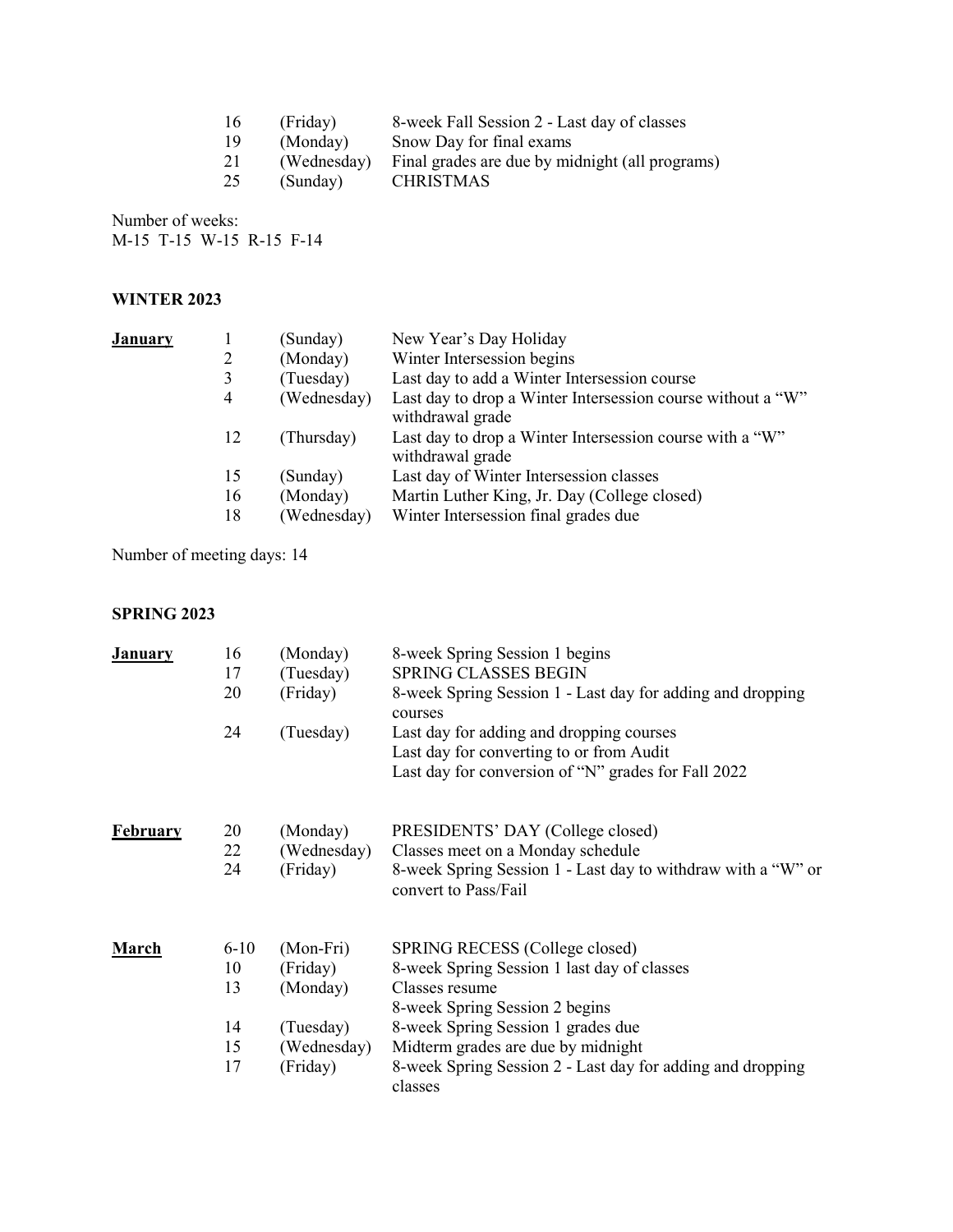|              | 22<br>27            | (Wednesday)<br>(Monday)              | Last day to withdraw with a "W" or convert to Pass/Fail<br>(undergraduates)<br>Junior and non-graduating senior advisement begins for Fall |
|--------------|---------------------|--------------------------------------|--------------------------------------------------------------------------------------------------------------------------------------------|
|              |                     |                                      | 2023                                                                                                                                       |
|              | 30                  | (Thursday)                           | Junior and non-graduating senior registration opens for Fall 2023                                                                          |
| <b>April</b> | 3<br>$6 - 10$<br>11 | (Monday)<br>(Thurs-Mon)<br>(Tuesday) | Sophomore advisement begins for Fall 2023<br><b>EASTER RECESS (College closed)</b><br>College reopens; classes resume                      |
|              | 17                  | (Monday)                             | Sophomore registration opens for Fall 2023<br>Freshmen advisement begins for Fall 2023 semester                                            |
|              | 20                  | (Thursday)                           | Freshmen registration opens for Fall 2023 semester                                                                                         |
|              | 21                  | (Friday)                             | 8-week Spring Session 2 - Last day to withdraw with a "W" or<br>convert to Pass/Fail                                                       |
| <b>May</b>   | 1                   | (Monday)                             | Last day of spring classes (undergraduate)                                                                                                 |
|              | $2 - 3$<br>$4 - 5$  | (Tues-Wed)<br>(Thurs-Fri)            | Reading period (undergraduate)<br>Final examinations (Graduate courses without a final exam will<br>meet for class as scheduled)           |
|              | 5                   | (Friday)                             | 8-week Spring Session 2 last day of classes                                                                                                |
|              | $8-10$              | (Mon-Wed)                            | Final examinations continue (Graduate courses without a final<br>exam will meet for class as scheduled)                                    |
|              | 9                   | (Tuesday)                            | 8-week Spring Session 2 grades due                                                                                                         |
|              | 15                  | (Monday)                             | All senior (and graduating graduate student) grades due by noon                                                                            |
|              | 16                  | (Tuesday)                            | All other grades due by noon                                                                                                               |
|              | 19-21               | $(Fri-Sun)$                          | Commencement weekend (undergraduate and graduate)                                                                                          |

Number of weeks: M-15 T-15 W-15 R-14 F-14